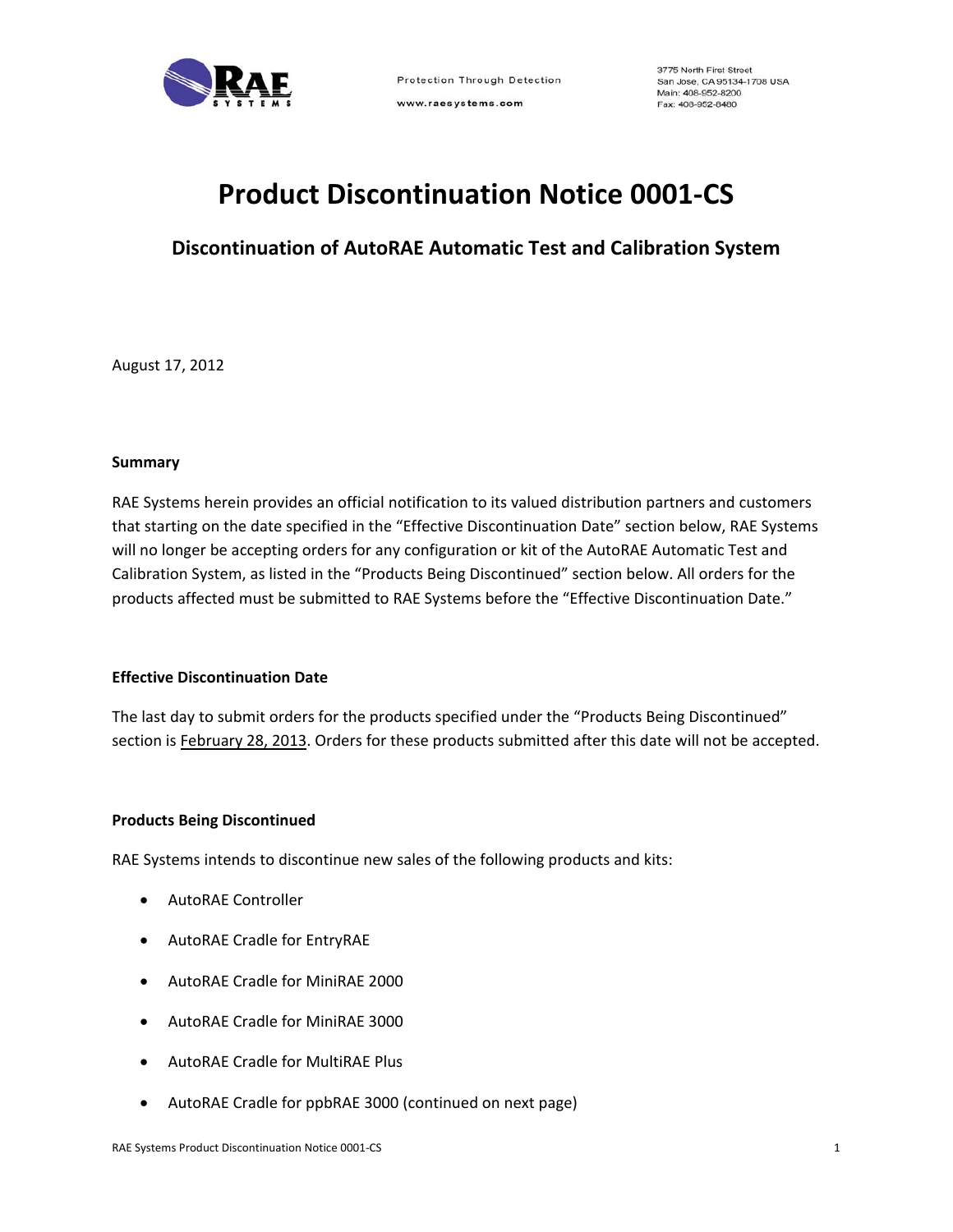

- AutoRAE Cradle for QRAE
- AutoRAE Cradle for QRAE Plus
- All AutoRAE Kits

#### **Regions Affected**

Plans to discontinue products described in this Product Discontinuation Notice affect all regions of RAE Systems operation worldwide.

### **Availability of Accessories**

Accessories for the products affected are not being discontinued and will be available as per the 2012 Portables Pricing Guide. RAE Systems will notify its distribution partners and customers when it decides to discontinue such accessories.

#### **Warranty**

All the products affected by the discontinuation and purchased prior to the "Effective Discontinuation Date" will bear all the standard warranties and comply with other RAE Systems warranty policies as they pertain to respective products.

### **Continuity of Service, Support, and Availability of Spare Parts**

RAE Systems will continue to support, service, and offer spare parts and components for the products listed under the "Products Being Discontinued" section for 5 years or as long as such spare parts and components are available, whichever occurs the soonest. For products requiring warranty repairs during this period, RAE Systems has the right, at its own discretion, to either repair the product(s) or to supply similarly‐performing replacement product(s), in a working condition with a warranty period equal to the remainder of the warranty on the product that is being serviced or repaired.